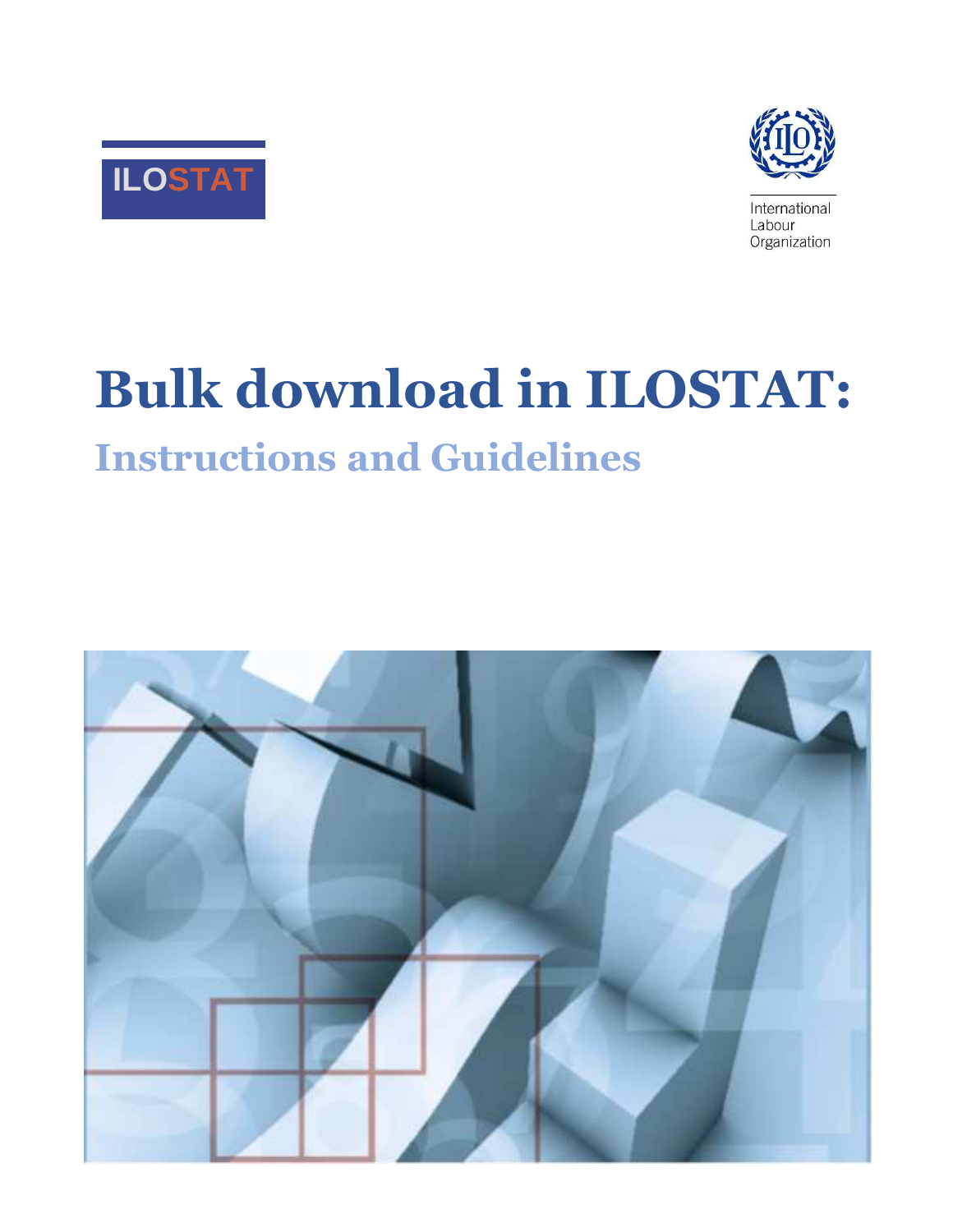# **Table of contents**

| 5. |      |                                                                                                                                                                                 |  |
|----|------|---------------------------------------------------------------------------------------------------------------------------------------------------------------------------------|--|
|    | 6.   |                                                                                                                                                                                 |  |
|    | 6.1. |                                                                                                                                                                                 |  |
|    | 6.2. |                                                                                                                                                                                 |  |
|    | 6.3. |                                                                                                                                                                                 |  |
|    | 6.4. | The table of contents indicates that the last data points available for some indicators or<br>reference areas refer to future dates such as 2021 or 2050, how is that possible? |  |

# **1. Introduction**

 The **Bulk Download** facility featured in ILOSTAT is a key functionality allowing advanced users to easily download the data required. Through the **Bulk Download**, users can access entire individual datasets or even the complete ILOSTAT database. The files downloaded through these means are presented in csv format (comma separated values), which can later on be imported using the user's preferred tool. This document provides instructions and guidelines for using the **Bulk Download** facility, as well as detailed information on how to automate the downloading of datasets.

# **2. Contents of the bulk download repository**

 The **Bulk Download** facility contains in its repository various types of files containing data, metadata and documentation. These include datasets in csv format, "dictionaries" for all the codes used in the datasets, and this document on guidelines and instructions to use the **Bulk Download**. The directories containing the datasets by indicator (for instance the unemployment rate by sex and age) or by ref\_area (abbreviation for reference area which is the relevant geographical unit such as a country) present, in addition to all the data tables available, a table of contents detailing the list of tables available by indicator or reference area and the time period covered by the corresponding data.

The following table summarizes the contents of the bulk download repository and provides a brief description of each item included in it.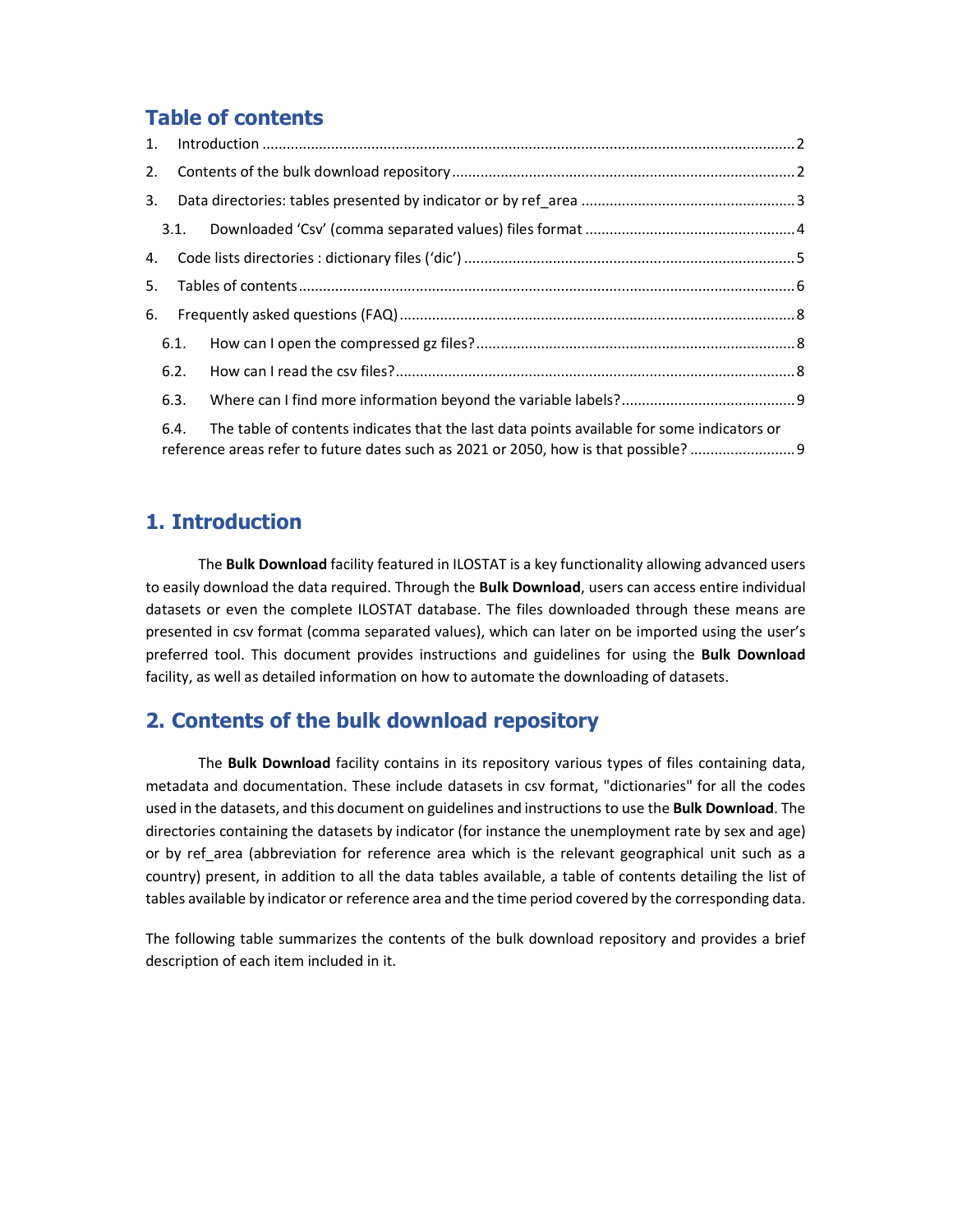#### **Table 1. Contents of the Bulk Download repository**

| <b>Directory</b>            | <b>Contents</b>                                         |
|-----------------------------|---------------------------------------------------------|
| [indicator]                 | All ILOSTAT tables presented by indicator and frequency |
| [ref area]                  | All ILOSTAT tables presented by ref area and frequency  |
| [dic]                       | Dictionaries of all the codes used (code lists)         |
| BulkDownload Guidelines.pdf | Documentation, including guidelines and instructions    |

All of the information stored in the **Bulk Download** repository is updated once a week, every Sunday at 10:00 pm (Europe/Paris time zone). The updating procedure only involves datasets for which there is new data or that have undergone a modification or a structural change. All other datasets are left untouched.

The following sections go through each item of the **Bulk Download** repository, providing in-depth descriptions of their structure and uses.

# **3. Data directories: tables presented by indicator or by ref\_area**

 The **Bulk Download** gives access to ILOSTAT datasets through two different directories, based on two different ways of presenting the corresponding tables: organizing them by 'indicator' (and frequency) or by 'ref area' (and frequency). The indicator refers to the title of each specific table, including the represented variable and the eventual disaggregations used for it (for instance, 'labour force by sex and age', 'employment by sex and economic activity' and 'unemployment rate by sex, age and rural / urban areas' are ILOSTAT indicators). The ref\_area (from reference area) refers to the geographic areas for which data are available. Since ILOSTAT includes both country-level data and regional and global estimates, the reference area can either refer to countries, to regions (geographic regions such as Africa, Americas or Arab States, income groups such as low income countries, or other groups such as the BRICS or the G20) or to the world as a whole. However, it is important to note that global and regional estimates are only available for some indicators, and so most datasets would only include country-level data. The frequency refers to whether the various data points are annual, quarterly or monthly.

Data directories, whether by indicator or by ref area, are presented in csv format as compressed zip files ('gz'). All 'gz' files can be uncompressed using WinZip or 7zip. For further information on the csv files, see the following section.

After selecting one of the two approaches proposed (tables by indicator or by ref\_area) by clicking on the name of the directory, you can access and download the desired data by clicking on the code name(s) of the table(s) you are looking for.

The [dic] directory (dictionaries) provides dictionaries of all the code names needed to identify the indicator or reference area that you are looking for. For reference, please note that code names all follow the same structure. The indicator code names include, in this order, the code of the topic, the represented variable, the disaggregations included ('NOC' for 'no classification' if there is no disaggregation), the unit ('NB' for absolute values or numbers and 'RT' for percentages or rates) and the frequency ('A' for annual data, 'Q' for quarterly data and 'M' for monthly data). Similarly, the code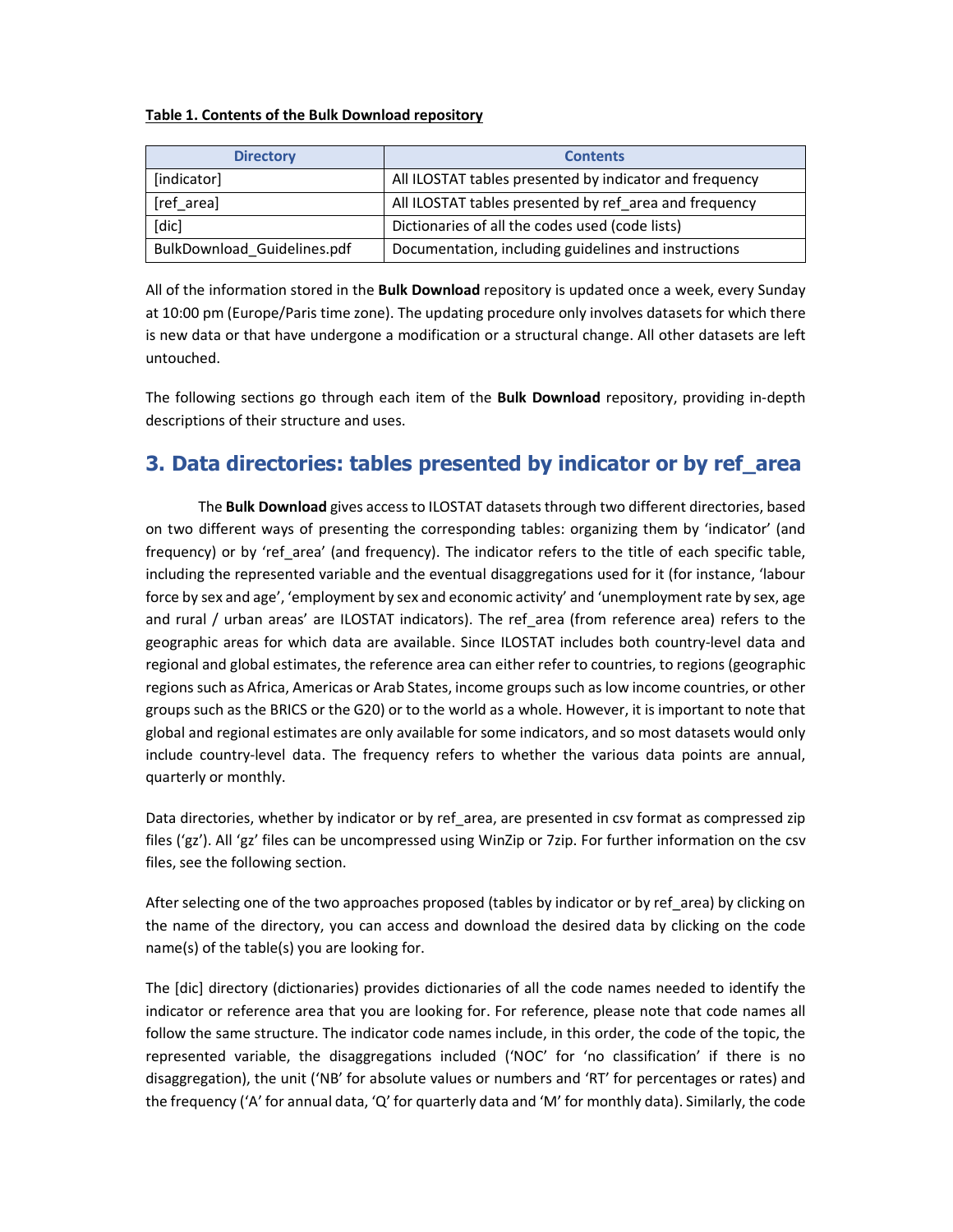names of the files by reference area refer to the country (ISO Alpha-3 country code) or the region (codes starting in X) and the frequency ('A' for annual data, 'Q' for quarterly data and 'M' for monthly data).

The two tables presented next show the contents of the [indicator] and the [ref\_area] directories.

| <b>Files</b>                 | <b>Contents</b>                                            |
|------------------------------|------------------------------------------------------------|
| table of contents en         | Table of contents in EN                                    |
| table of contents fr         | Table of contents in FR                                    |
| table of contents sp         | Table of contents in SP                                    |
| EAP_TEAP_SEX_AGE_NB_A.csv.gz | Dataset containing all annual data available on the labour |
|                              | force by sex and age                                       |
| EMP DWAP NOC RT A.csv.gz     | Dataset containing all annual data available for the       |
|                              | employment-to-population ratio                             |
|                              | $\cdots$                                                   |

#### **Table 2. Contents of the [indicator] directory (approximately 400 datasets)**

#### **Table 3. Contents of the [ref\_area] directory (approximately 700 datasets)**

| <b>Files</b>         | <b>Contents</b>                                         |
|----------------------|---------------------------------------------------------|
| table of contents en | Table of contents in EN                                 |
| table of contents fr | Table of contents in FR                                 |
| table of contents sp | Table of contents in SP                                 |
| ABW A.csv.gz         | Dataset containing all annual data available for Aruba  |
| ABW M.csv.gz         | Dataset containing all monthly data available for Aruba |
| $\cdots$             |                                                         |

# **3.1.Downloaded 'Csv' (comma separated values) files format**

 Files in 'csv' format are files storing tabular information (whether numbers or text) in the form of plain text, as comma separated values. That is, the columns (or fields) from the original table are separated by commas, allowing for each row or line of the file to correspond to one data record (the data record may thus consist of one or more fields, separated by commas). These files can easily and straightforwardly be opened in Excel.

In ILOSTAT 'csv' files, the first row contains the headers (of the fields or columns). The subsequent rows present the data records, consisting of the key of the record (the 'names' of the dimensions used to identify each record, including the data collection, the reference area, the source of the data, the classifications used, etc., referring to all fields from 'collection' to 'time'), the observation value ('obs\_value') and any other metadata available (such as the geographical coverage of the source or the specific definitions used for some concepts, referring to all fields from 'obs\_status' to 'note\_source').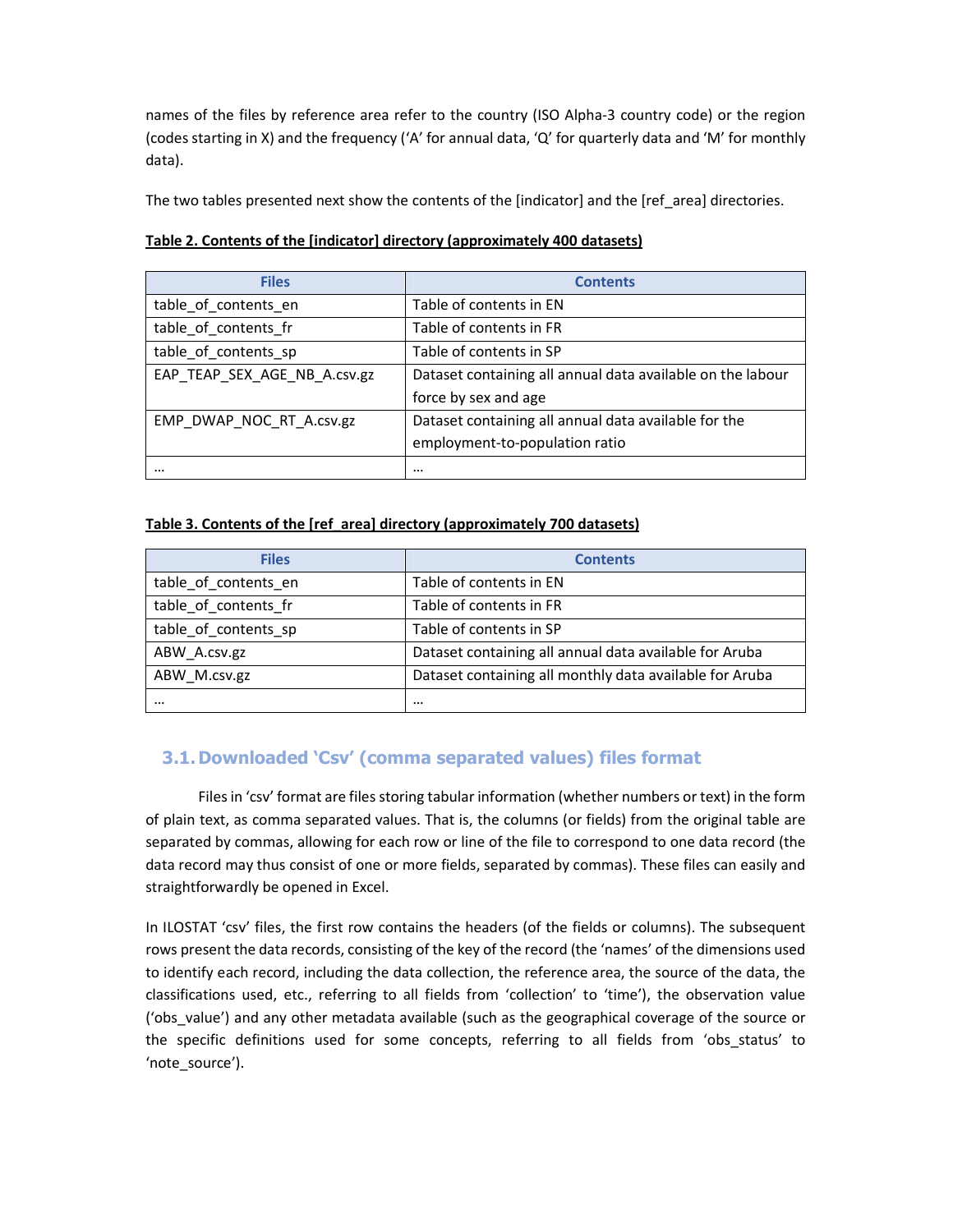All of the labels corresponding to the code names used as field headers in the csv files available for download are presented in the code lists' dictionary ([dic] files, see following section for further information). The only code name not explained in the [dic] files is 'obs\_value', which corresponds to the observation value.

It is noteworthy that there is no dictionary (or no 'dic' file) for the time dimension. The syntax of the codes used for this dimension is the following:

- Yearly data: YYYY where YYYY is the year.
- Quarterly data: YYYYqQ where YYYY is the year and Q is the quarter (the number corresponding to the quarter from 1 to 4).
- Monthly data: YYYYmMM where YYYY is the year and MM is the month (the number corresponding to the month from 01 to 12).

The number format applied in ILOSTAT files uses a dot as the decimal symbol ('.').

# **4. Code lists directories : dictionary files ('dic')**

… … …

 Code lists are predefined sets of terms from which statistical concepts (statistical characteristics of data) that have been coded take their values. All of the code lists presented in ILOSTAT are available in three languages ('en' for English, 'fr' for French and 'sp' for Spanish). All ILOSTAT code list files have the same structure, consisting of three columns: the variable name or code ('var\_name'), the variable label or description of the code ('var\_label') and a number used to sort the information in the file ('var\_sort'). The following table provides an example of ILOSTAT code list.

| Table 4. EXTRACT OF COUP HIS THE THUICALOF CHILSY |                                |                |  |
|---------------------------------------------------|--------------------------------|----------------|--|
| <b>Indicator</b>                                  | Indicator.label                | Indicator.sort |  |
| GDP_211P_NOC_NB                                   | Output per worker (GDP         |                |  |
|                                                   | constant 2011 international \$ |                |  |
|                                                   | in PPP) -- ILO estimates and   |                |  |
|                                                   | projections, Nov. 2016 (units) |                |  |
| CPI NCPI COI IN                                   | National consumer price index  |                |  |
|                                                   | (CPI) by COICOP (units)        |                |  |

#### **Table 4. Extract of code list file 'indicator\_en.csv'**

The various code lists available in English, French and Spanish in the [dic] directory correspond to the fields used in the downloaded csv files described in the previous section (except for the 'obs\_value' field used for the observation value and not requiring a dictionary with labels). The following table enumerates the code lists included in the [dic] directory.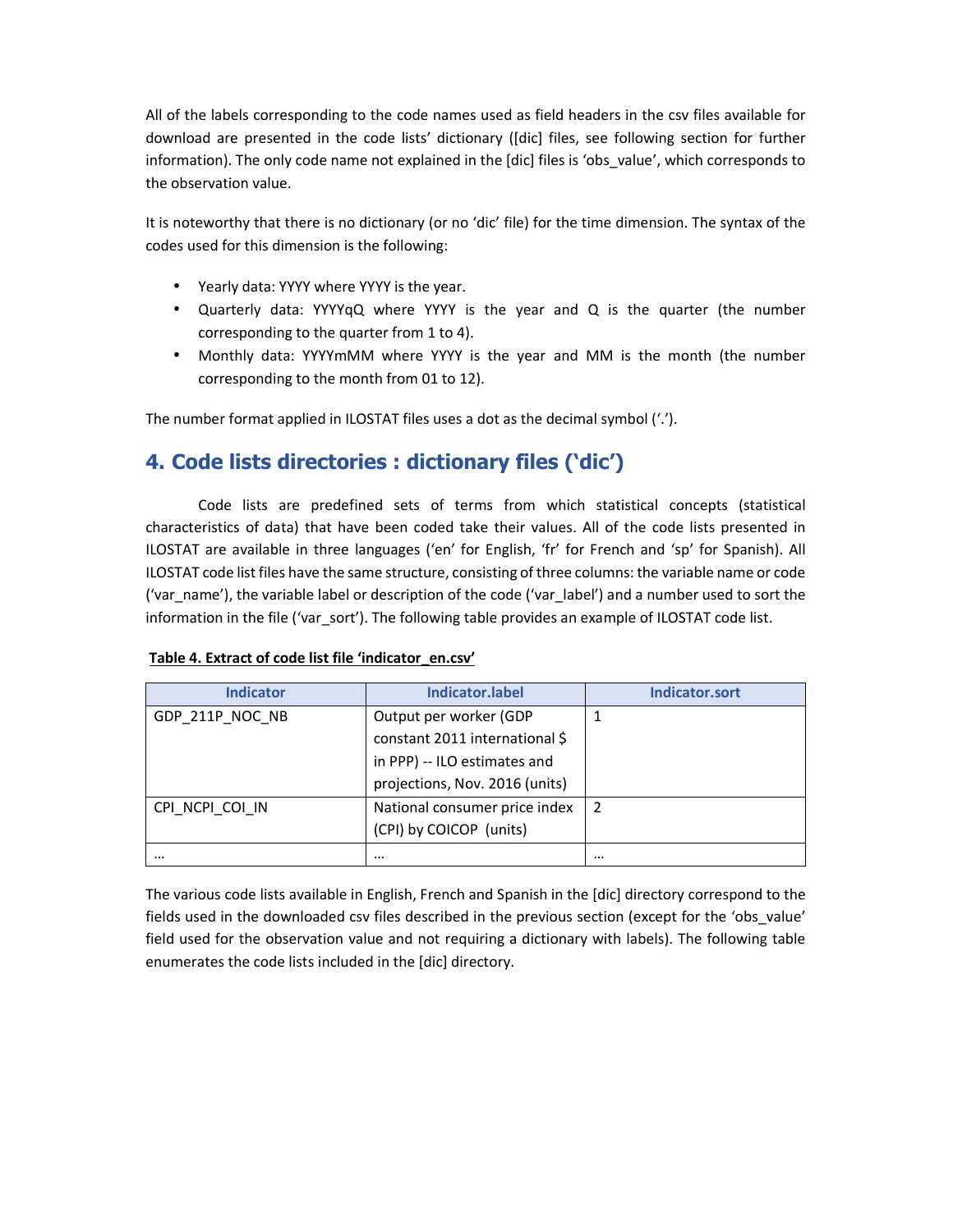#### **Table 5. Extract of code list file 'indicator\_en.csv'**

| <b>Variable name</b><br>(used also as code list name) | <b>Brief description</b>                                                                                                          |
|-------------------------------------------------------|-----------------------------------------------------------------------------------------------------------------------------------|
|                                                       | Data collection or compilation from which the data was derived,                                                                   |
| collection                                            | from all the various data compilations carried out by the ILO and<br>disseminated in ILOSTAT                                      |
| ref_area                                              | Reference area - this can refer to countries, geographic regions,<br>groups of countries (by income level or others) or the world |
|                                                       | The specific source of the data, including information on the                                                                     |
|                                                       | country or region for which it is used and the main type of source                                                                |
| source                                                | (population census, labour force survey, administrative records,                                                                  |
|                                                       | etc.) as well as the precise name of the source.                                                                                  |
|                                                       | The indicator, including information on the represented                                                                           |
| indicator                                             | variables, the classifications used (if any) and the unit.                                                                        |
| sex                                                   | The disaggregation by sex and the items of this disaggregation.                                                                   |
|                                                       | All classifications used as the first disaggregation in the various                                                               |
| classif1                                              | indicators available (excluding the disaggregation by sex, which is                                                               |
|                                                       | treated separately) and the corresponding classification                                                                          |
|                                                       | categories or items.                                                                                                              |
|                                                       | All classifications used as the second disaggregation in the                                                                      |
| classif <sub>2</sub>                                  | various indicators available (excluding the disaggregation by sex,                                                                |
|                                                       | which is treated separately) and the corresponding classification                                                                 |
|                                                       | categories or items.                                                                                                              |
|                                                       | The value status or flags on the values, such as breaks in series or                                                              |
| obs_status                                            | provisional values.                                                                                                               |
|                                                       | Metadata and/or footnotes related to the classifications used and                                                                 |
| note_classif                                          | the specific classification categories.                                                                                           |
| note_indicator                                        | Metadata and/or footnotes related to the indicator.                                                                               |
| note source                                           | Metadata and/or footnotes related to the data source.                                                                             |

It should be noted that these code lists present only the label corresponding to each code. For further methodological information, including definitions of the main statistical terms used in ILOSTAT, detailed indicator descriptions and statistical standards, refer to the metadata section of ILOSTAT (www.ilo.org/ilostat/faces/ilostat-home/metadata).

# **5. Tables of contents**

 The two data directories included in ILOSTAT's **Bulk Download** facility ([indicator] directory and [ref area] directory) present a table of contents, available in csv format and in three languages ('en' for English, 'fr' for French and 'sp' for Spanish). These tables of contents list all of the data files available for download in the corresponding directory, and provide summary information on each data file. The table of contents of the [indicator] directory lists all the indicators available, with the label of the indicator and the frequency of the data. The table of contents of the [ref\_area] directory lists all the reference areas available (countries, regions, groups of countries), with the label of the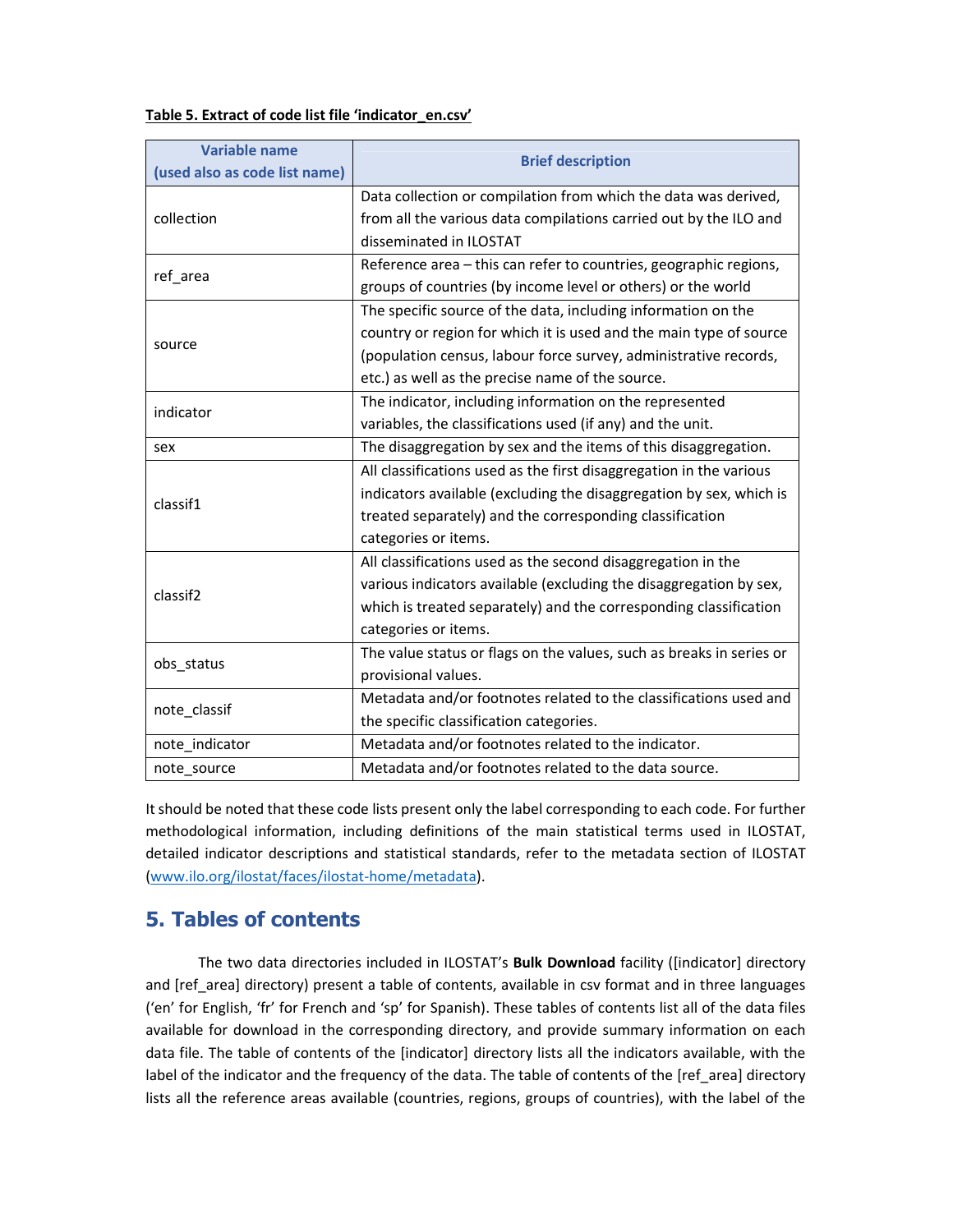reference area and the frequency of the data. Both tables of contents also indicate the size of each data file, the time period covered by the data in the file and the date when the data file was last updated. Since ILOSTAT's datasets include projections of the main labour market indicators, the time period covered by some data files can go as far as 2050. The codes or identifiers used in the tables of contents for the indicators and reference areas in the first field or column ('id') are unique and allow for the unequivocal identification of the corresponding item. The two tables presented next show extracts of the tables of contents of the [indicator] and the [ref area] directories.

| <b>Variable name</b><br>(used also as code list name) | <b>Brief description</b>                                          |
|-------------------------------------------------------|-------------------------------------------------------------------|
| id                                                    | File name of the dataset                                          |
| indicator                                             | Indicator code                                                    |
| indicator.label                                       | Indicator name, including information on the represented          |
|                                                       | variables, the classifications used (if any) and the unit.        |
| freq                                                  | Frequency code (A, Q, M)                                          |
| freq.label                                            | Frequency label                                                   |
| size                                                  | Size of the .csv.gz file                                          |
| data.start                                            | First time period available in the dataset                        |
| data.end                                              | Last time period available in the dataset                         |
| last.update                                           | Last update of the dataset (Europe/Paris time zone)               |
| n.records                                             | Number of records in the dataset                                  |
| collection                                            | Collection code                                                   |
|                                                       | Data collection or compilation from which the data was derived,   |
| collection.label                                      | from all the various data compilations carried out by the ILO and |
|                                                       | disseminated in ILOSTAT                                           |
| subject                                               | Subject code                                                      |
| subject.label                                         | How the indicator is display on the ilostat website               |

#### **Table 5. Extract of table of contents of the directory by indicator (file 'table\_of\_contents\_en.csv')**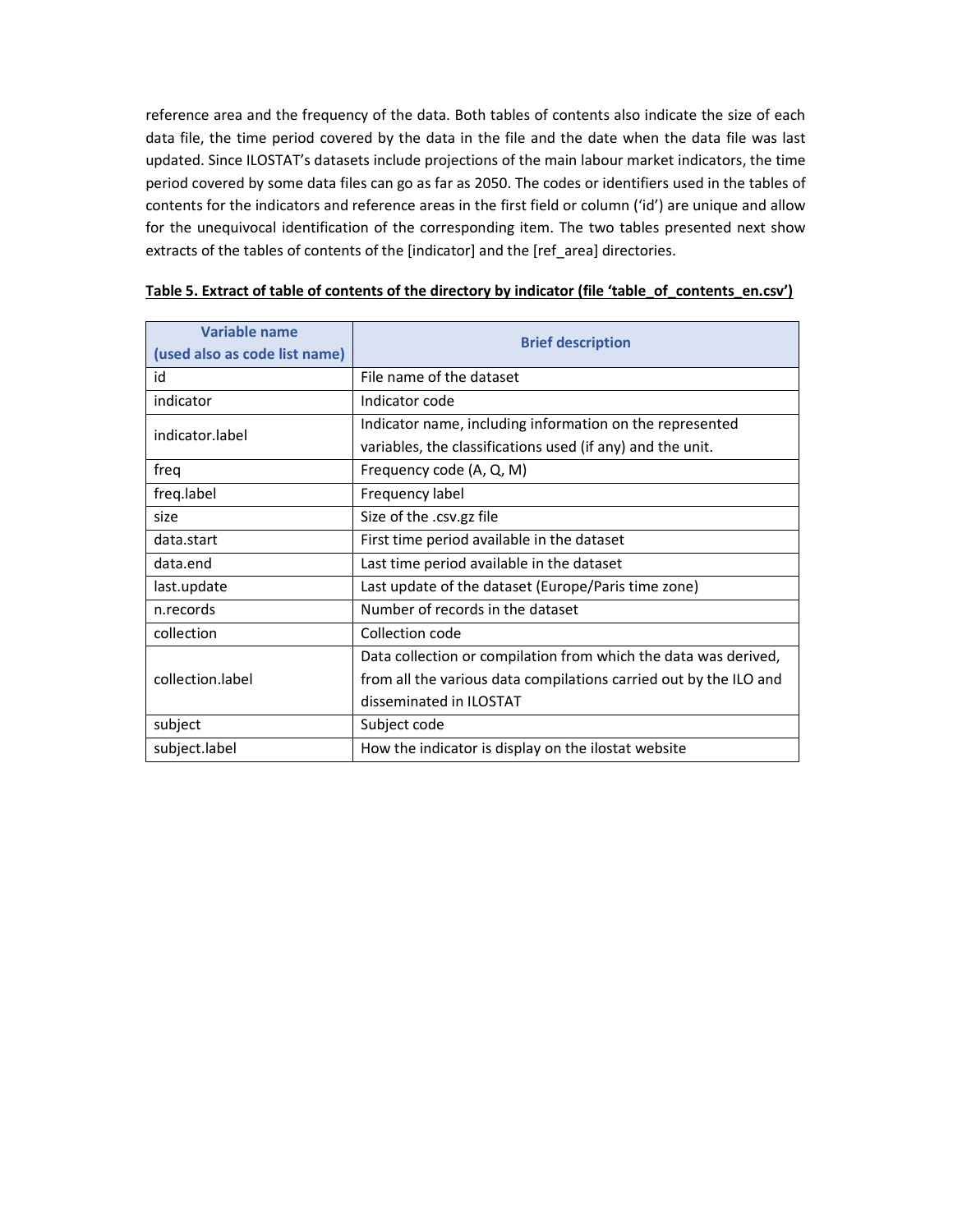## **Table 6. Extract of table of contents of the directory by reference area (file 'table\_of\_contents\_en.csv')**

| Variable name                 | <b>Brief description</b>                                        |  |
|-------------------------------|-----------------------------------------------------------------|--|
| (used also as code list name) |                                                                 |  |
| id                            | File name of the dataset                                        |  |
| ref_area                      | Reference area code                                             |  |
|                               | Reference area name, this can refer to countries, geographic    |  |
| ref area.label                | regions, groups of countries (by income level or others) or the |  |
|                               | world                                                           |  |
| freq                          | Frequency code (A, Q, M)                                        |  |
| freq.label                    | Frequency label                                                 |  |
| size                          | Size of the .csv.gz file                                        |  |
| data.start                    | First time period available in the dataset                      |  |
| data.end                      | Last time period available in the dataset                       |  |
| last.update                   | Last update of the dataset (Europe/Paris time zone)             |  |
| n.records                     | Number of records in the dataset                                |  |
| group geo                     | Geograpical group code                                          |  |
| group_geo.label               | Geographical group name of the reference area                   |  |
| group_income                  | Income group code                                               |  |
| group_income.label            | Income group name of the reference area                         |  |

# **6. Frequently asked questions (FAQ)**

## **6.1.How can I open the compressed gz files?**

 All 'gz' files can be uncompressed using WinZip, 7zip, or statistical software likek R. These programs are available online, at www.winzip.com (for WinZip), www.7-zip.org (for tzip, which is open source) and cran.r-project.org (for R).

# **6.2.How can I read the csv files?**

 Many programs can read csv files, including standard statistical packages such as R and STATA. Spreadsheet applications, such as Microsoft Excel, can also open csv files; nevertheless, it should be noted that depending on size reading the files can be problematic – i.e. it can crash the application or outright exceed the maximum file size for the spreadsheet. Depending on the particular application used, indicating that the comma is the field separator can be required to properly read the file.